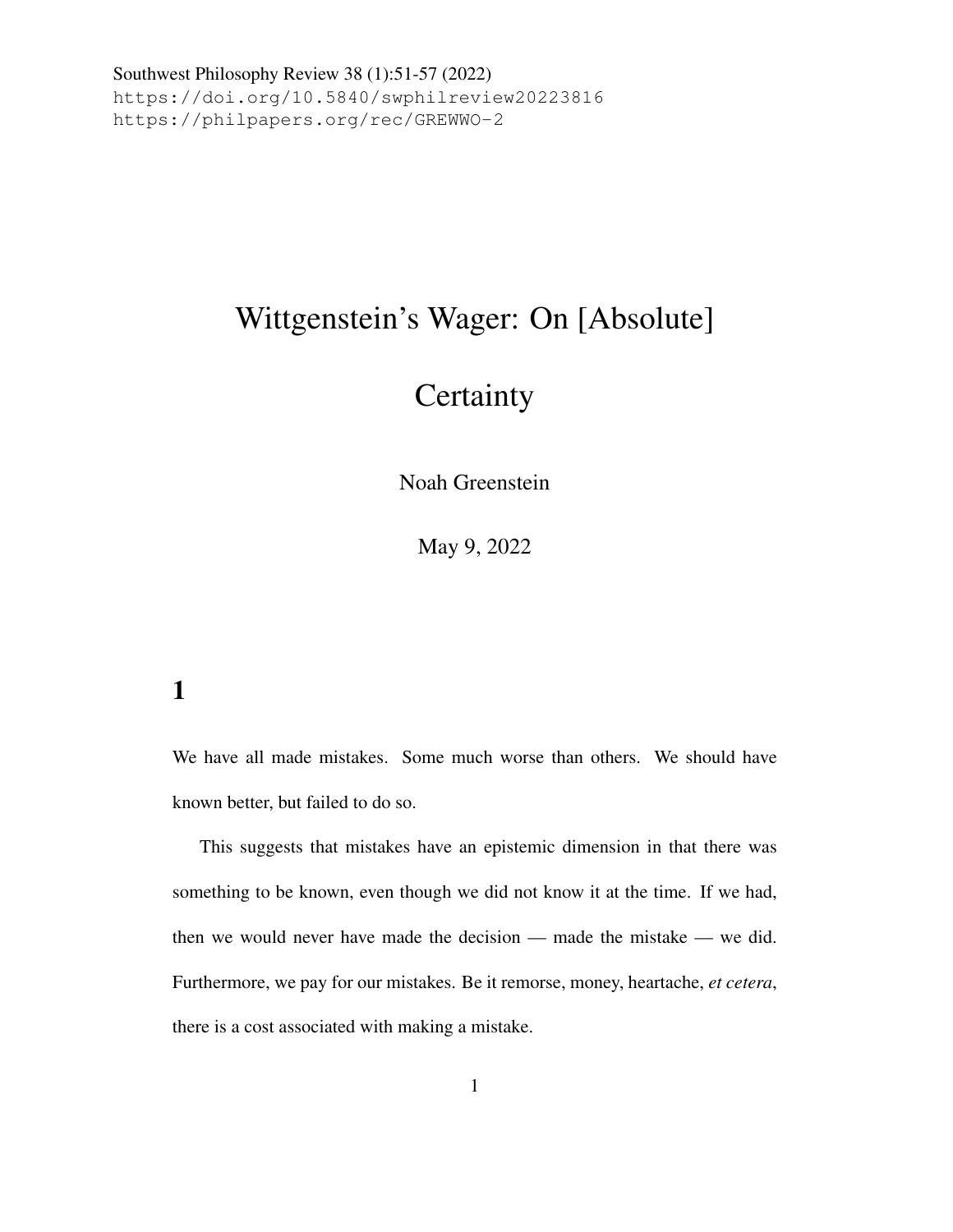We can analyze this knowledge-cost relation of mistakes by comparing it to Ramsey's thesis on beliefs, that degree of belief can be estimated by how a person would bet on its outcome [\(Ramsey,](#page-12-0) [1926/1960,](#page-12-0) p. 182). That is, imagine a person believes it more than twice as likely than not to rain tomorrow. They might give you two to one odds to bet against them, that it will be a clear day.

While we can represent our beliefs with these potential wagers, the difference with knowledge is that we have already placed our bets. If I claim to know directions to a place, but I do not and you get lost thanks to my bad advice, I will lose your trust. You will no longer believe my directions, and perhaps even start to doubt other things I say I know. By claiming to know, I staked my reputation as a guarantor. When it turned out I was mistaken, my reputation suffered. Knowledge, then, implies a prior commitment: when we know something, we are invested in its truth, and can lose this investment if we are mistaken. Knowledge is to prior investment as belief is to future speculation.

As mentioned above, some mistakes are worse than others, carrying a correspondingly large cost. Since this cost is determined in relation to our knowledge and commitments, how large can it get?

Imagine asking, along with [Wittgenstein](#page-12-1) [\(1969\)](#page-12-1) in *On Certainty* §660, "*How* could I be making a mistake about my name. . . ?" Most of us have had the same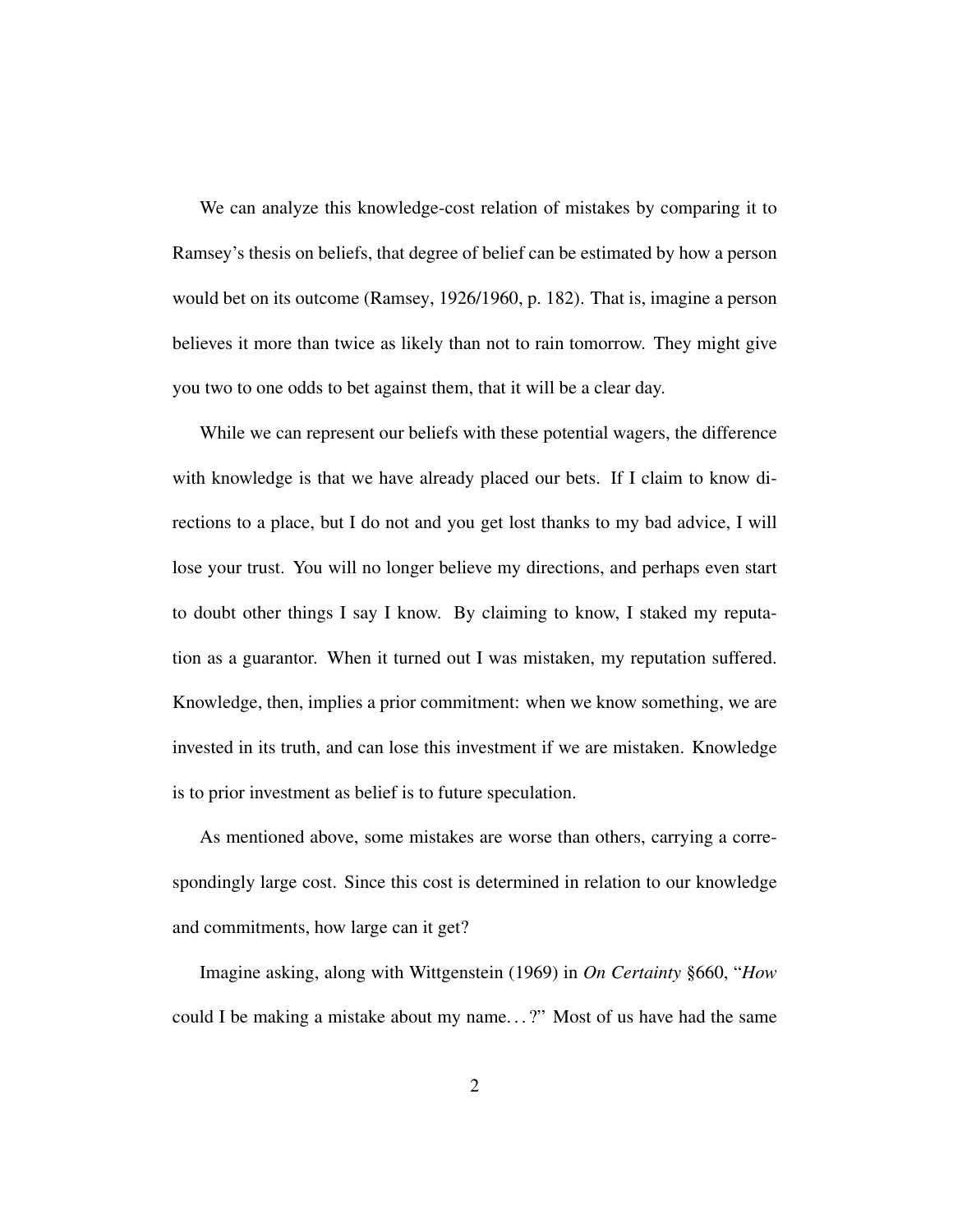given name our entire lives. We had it during our childhood and throughout our education. It is on official government documents and represents us professionally. It gets used with every new person we meet and across the entire world via the internet.

Now look at your hands and imagine that you have an extra finger. Moreover, it is not only you, but everyone has an extra finger on their hands. People tell you that this is just how humans are and have always been: we are born that way. How could you have made such a mistake, miscounted your fingers as a child, never noticing other people's hands, being oblivious to such basic biology every time you picked something up, typed, or ate some food?

It isn't so much that our names<sup>[1](#page-2-0)</sup> or how many fingers we have are fundamental facts of the universe; they could easily have been otherwise. However, they held consistent throughout every other experience in our lives and were integrated into those experiences. Every meaningful day or occasion, and all the mundane ones, likely involved both our names and hands. To be mistaken about these sorts of

<span id="page-2-0"></span><sup>&</sup>lt;sup>1</sup>I do not doubt that people sometimes cannot recall their name, perhaps as a result of a stroke. However, we usually take this as a sign of mental illness or other trauma, that is, a loss of rationality. Though it may not be a complete loss, examples of this sort lend credence to the thesis that such knowledge has a serious cost associated with it but is not the result of a mistake. My thanks to a referee for raising this issue.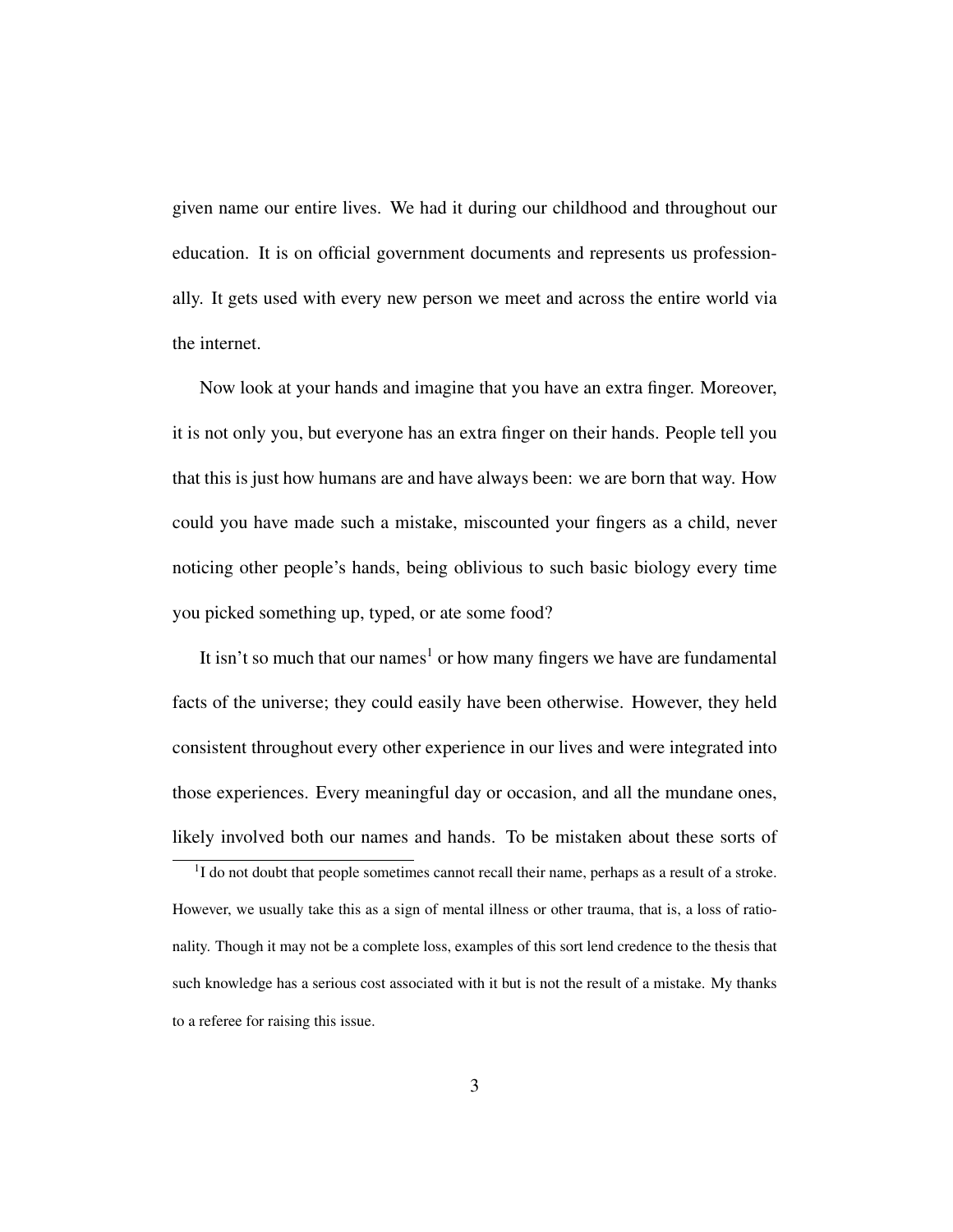things would imply we were confused during every such instance, compounding the size of the error over the course of our lives. It would be, therefore, grounds to discredit our entire personal history. If we were so mistaken, there would be nothing left, not even rational thought. As Wittgenstein says, ". . . Here a doubt would seem to drag everything with it and plunge it into chaos," [\(Wittgenstein,](#page-12-1) [1969,](#page-12-1) §613).

We can represent this idea as a wager between knowledge and skepticism, similar to Pascal's Wager. There are four options, broken into two sets of cases: either hands exist or they do not, and we can either claim knowledge or skepticism of them. If hands do *not* exist, then we will have some small benefit for being accurate in our claim of knowledge or skepticism. Likewise if hands *do* exist and we claim knowledge of them, then we gain that finite benefit. But if hands do exist and we are skeptical of them, then the situation is different. Instead of a finite benefit or loss, the loss is *infinite*, as this doubt would take everything else down with it. See Table [1,](#page-0-0) 'The Epistemic Wager' below.

The result of these sorts of decision matrices is that the infinite option dominates all the finite ones. The danger represented by the infinite negative of skepticism about hands means we have to avoid it at all cost, as the finite benefits will never be sufficient to counter it. This immediately pushes us off the bottom row,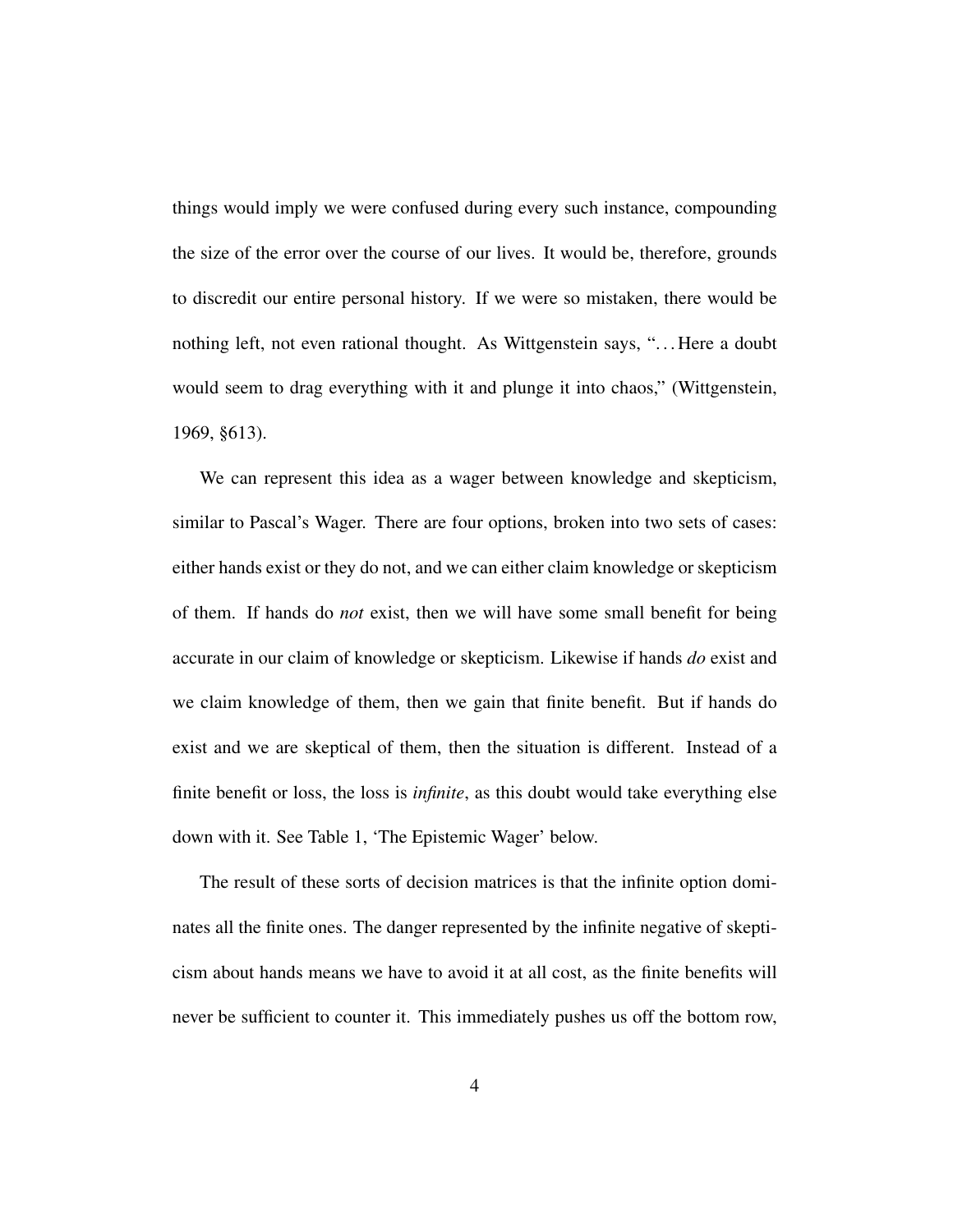|                   |              | Hands Exist   Hands Do Not Exist |
|-------------------|--------------|----------------------------------|
| Knowledge         | finite $+$   | finite $-$                       |
| <b>Skepticism</b> | $infinite -$ | finite $+$                       |

Table 1: The Epistemic Wager

into to the top row: knowledge of hands. Hence our only rational option is to claim knowledge of hands.[2](#page-4-0)

This argument can be re-run for any number of everyday, 'Moorean' facts, $3$ allowing us to identify a stock of core knowledge. Our bodies, the name you've used your whole life, sky, sunshine, rain, *et cetera*.

Granted, there will be edge cases, and there is no defining characteristic that easily identifies which facts count as such. Still, we can look to how the above argument is run for a general sense of where to start. The rug of rationality is pulled out from under us, so to speak, when a certain fact is so integrated into the

<span id="page-4-0"></span><sup>2</sup>Similar to Pascal's Wager, the Epistemic Wager has the result that we should merely claim knowledge, but cannot force us to actually believe our claim. The sting here is diminished, though, as this is sufficient to block claims of skepticism, and the wager would count as evidence in itself that the claim should be believed.

<span id="page-4-1"></span><sup>&</sup>lt;sup>3</sup>'Moorean facts' are so called as they are typical of examples G.E. Moore used in his "Proof of an External World" and "A Defense of Common Sense", both in [Moore](#page-12-2) [\(1993\)](#page-12-2).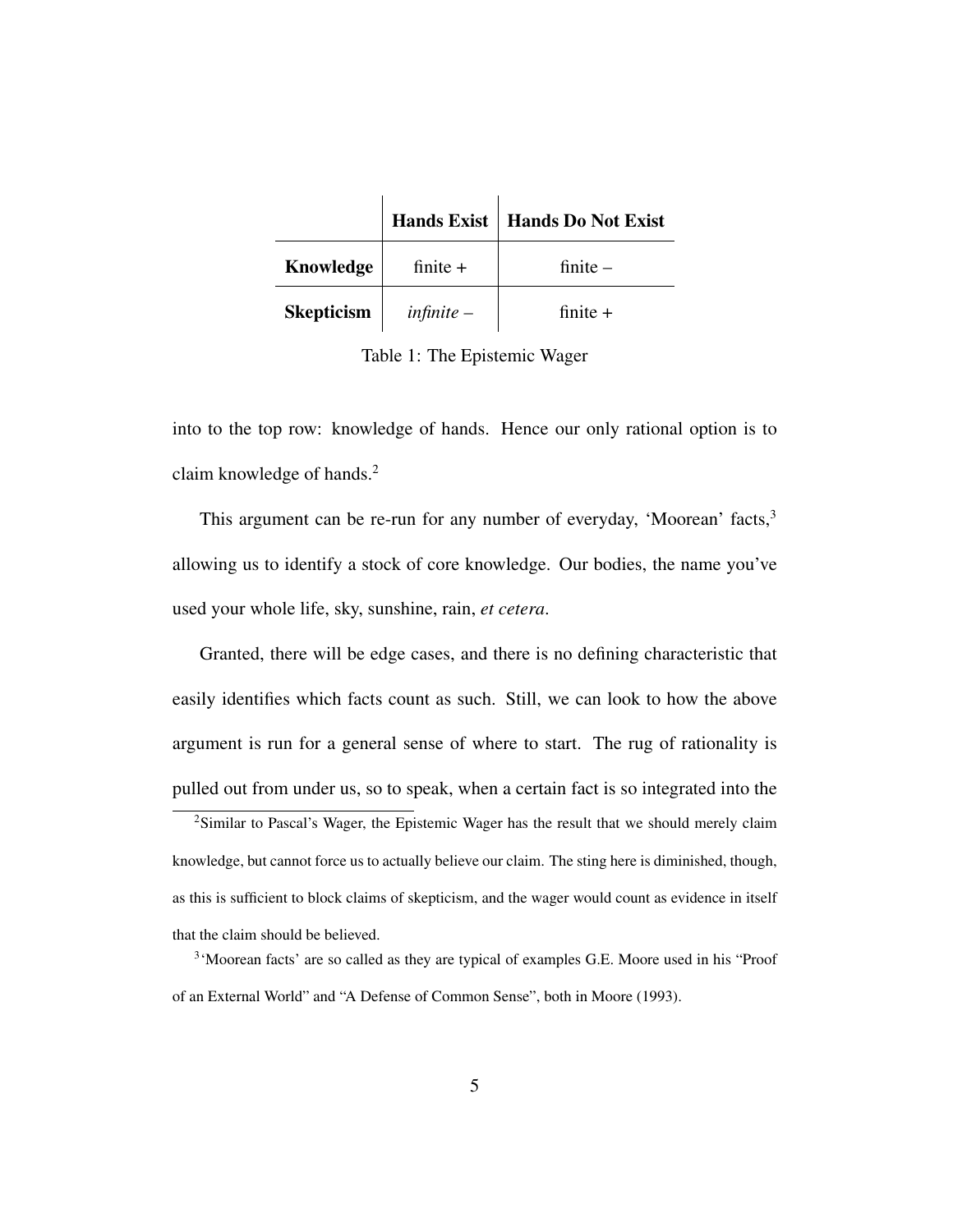rest of our lives that its failure would signal the failure of everything else. Facts get this way by being part of so many of our experiences. Every new experience that, say, includes your hands, compounds upon every other experience involving hands, increasing their epistemic certitude. After a whole life where most experiences involved hands, at least peripherally, having a doubt about their existence doesn't make sense. Things of this sort, that are integrated into our lives via being *compounded* by experience after experience, are then candidates for inclusion into our core knowledge.

Insofar as compounded everyday experiences are the sorts of things that everyone has and anyone over a few years of age will have basic agreement about, these facts are universal. We can look to our experience to find them, and check that they fulfill the conditions of the Epistemic Wager.<sup>[4](#page-5-0)</sup> We now, therefore, have a set of incontrovertible facts that constitute our core knowledge.

#### 2

Is it really infinitely bad? I imagine that an intrepid skeptic might wish to take the wager — to forsake such knowledge as their name — in order to test whether

<span id="page-5-0"></span><sup>4</sup>Note that these facts being subject to the Epistemic Wager is a mark of their status as core knowledge; the wager is descriptive of them, it is not a knowledge test in itself.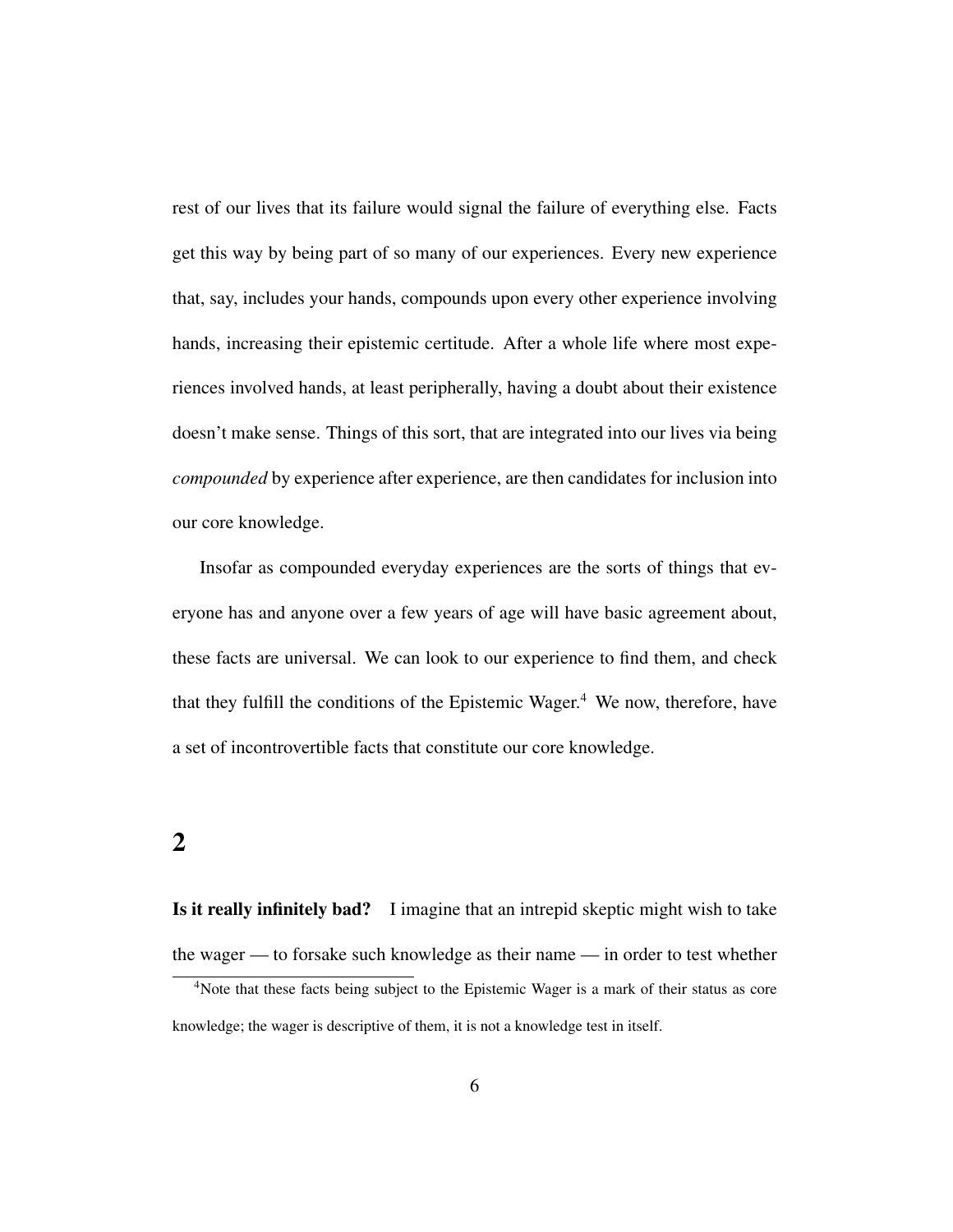the loss is truly infinite. But consider that we learn our names along with our basic vocabulary and grammar. So if we are mistaken about our names, we are just as mistaken about our fundamental linguistics. Let's assume that independent of the entire history of our words and thoughts, and how to use them, there is still some rationality. With what, though, would a question be formulated? Without a basic vocabulary we are caught in a skepticism induced aphasia. Perhaps such an epistemological quietism is skeptically virtuous, but if skeptics are muzzled in the process, I am happy to grant them their silence.

What if people lack imagination? It isn't just edge cases that might be confused for knowledge, but our own misappraisal of the Epistemic Wager that could lead us astray. If we have over-relied on certain concepts, say religious, political, or philosophical ideologies, then, due to our own shortsightedness, we won't be able to imagine life without them. We then would have an epistemology skewed by ideas that should not be counted as knowledge. As shortsightedness and lack of imagination always seem easier to spot in others, and only in hindsight for ourselves, this presents a significant worry in our ability to identify knowledge.

Since there is no cure for hubris, the only defense available is a healthy dose of epistemic humility: "I can't be making a mistake,—but some day, rightly or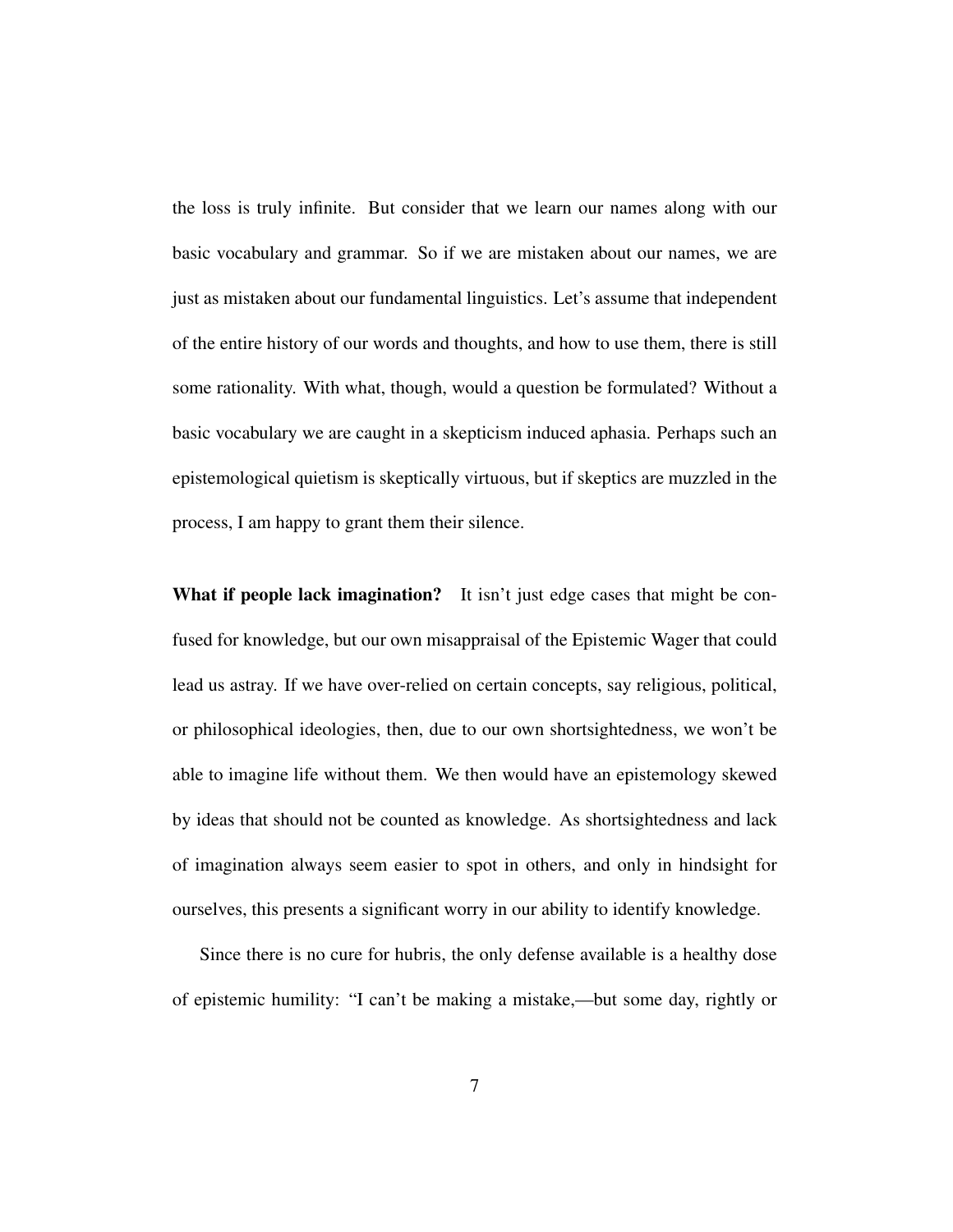wrongly, I may think I realize that I was not competent to judge" [\(Wittgenstein,](#page-12-1) [1969,](#page-12-1) §645). We should therefore be conservative in what we call knowledge, or at least 'core knowledge', and be careful when straying too far from this epistemology's everyday roots.

What of Descartes' Demon, drugs, or dreams? Still, might we all not really be speaking, or not really be reading, as our entire world could be some dream, Matrix or grand illusion? Could we all already be fooled by Descartes' Evil Genius, and so universally aphasic, no one ever having really spoken their own name or read a word on a page?

The understanding of reality described here is through being able to think, speak, read, and act in the everyday world, to live here, whatever that may be. A skeptical fantasy is a scenario that circumvents any claim that these things exist, and declares itself real.

But in what sense does the skeptical fantasy claim to be *real* or *true*? If the skeptic is using "reality" as above, then that which is real or true is that which has passed the Epistemic Wager, that which cannot be rationally doubted: hands, your own name, *et cetera*. So, if they have agreed to use the definition of knowledge given, then the skeptic has *already conceded* that they cannot be skeptical about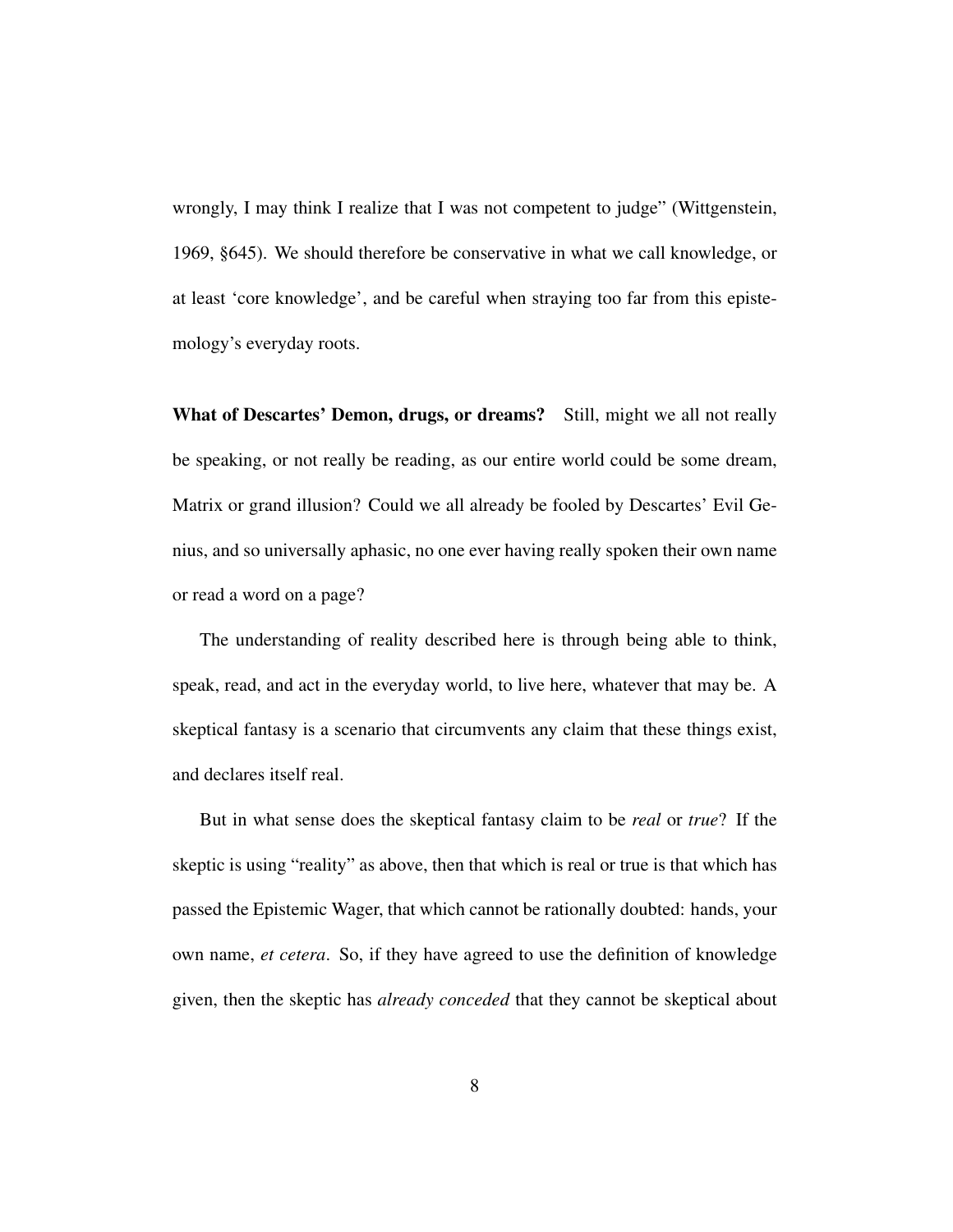cases of knowledge presented.

Else skeptics are using *real* in some alien way, having severed any connection to the everyday world, foregoing any sense of common reality: reality has nothing to do with integration into our lives. But if this is so, then they are asking us to treat our definition of reality as unreality. Of course they are free to have their own account of reality, but then they have merely presented an alternate reality — a fiction — and have not presented a skeptical hypothesis at all. No one treats *Harry Potter* as a threat to knowledge. Unless a skeptic can undermine the above, given sense of knowledge, they have not achieved their goal.

Therefore the skeptic fails in their ambition: either they under-reach and pre-serve knowledge, or over-reach and lose any claim to our reality.<sup>[5](#page-8-0)</sup>

Has too much been ruled out? Only the basic fundamentals, like the rudimentary linguistics or biology mentioned above, count as knowledge so described. Most of our schooling and all modern research, regardless of discipline, would not qualify. As so much of what we consider knowledge fails under this epistemology, it could be seen as too minimal, and perhaps even backwards-facing.

This is a fair criticism. The goal here was not to give a full epistemology, but to establish a new understanding of core knowledge, a secure basis from which to

<span id="page-8-0"></span><sup>&</sup>lt;sup>5</sup>The arguments made here were inspired by [Bouwsma](#page-12-3) [\(1949\)](#page-12-3).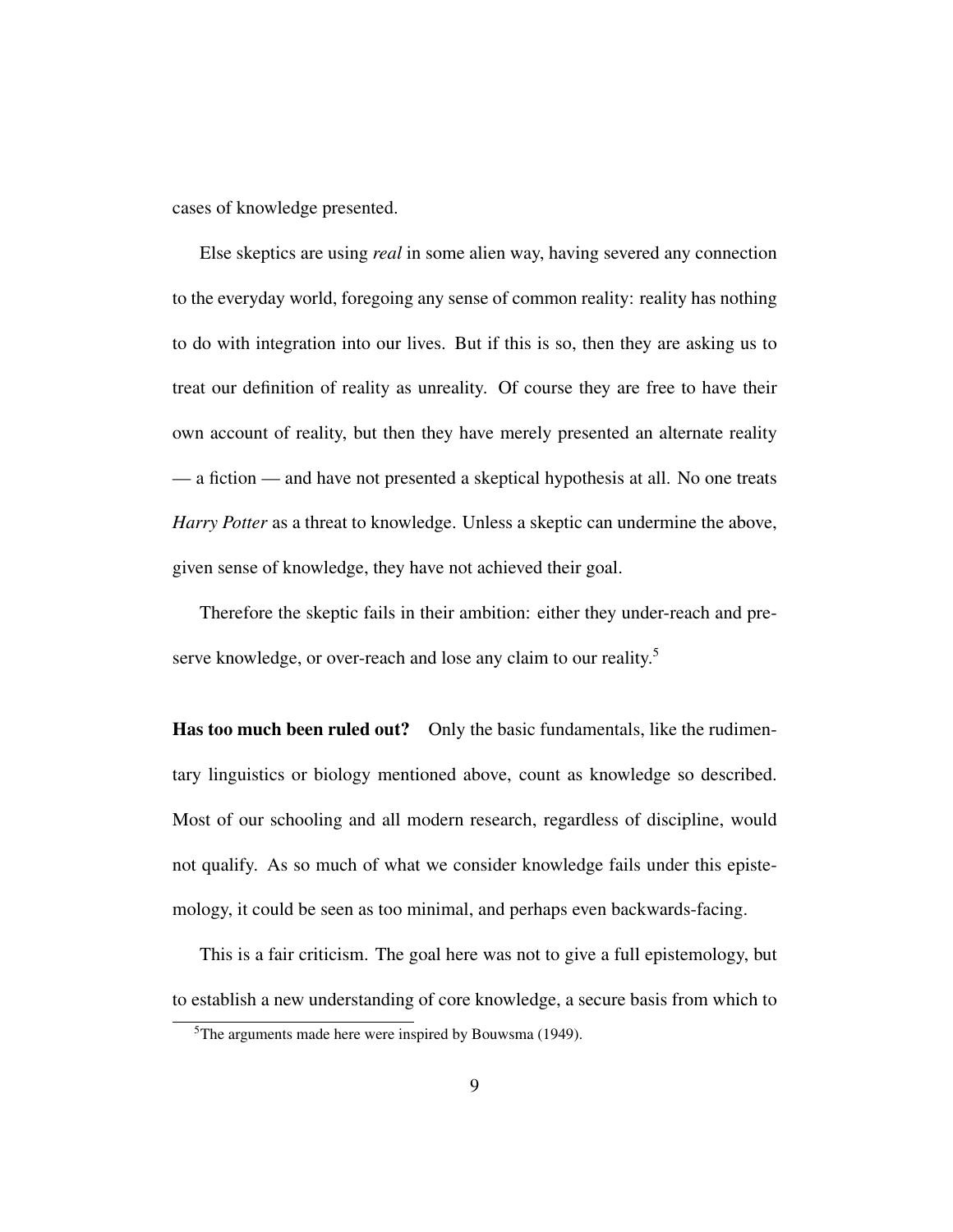build. Extending this sort of integrationist perspective is a goal for future work, with an eye to finding new applications and establishing connections to other epistemologies.

That said, Wittgenstein's discussion at the end of *On Certainty* (1969) seems to go beyond just core facts, to core experiences. He says

675. If someone believes that he has flown from America to England in the last few days, then, I believe, he cannot be making a *mistake*.

And just the same if someone says that he is at this moment sitting at a table writing.

676. "But even if in such cases I can't be mistaken, isn't it possible that I am drugged?" If I am and if the drug has taken my consciousness, then I am not now really talking and thinking. I cannot seriously suppose that I am at this moment dreaming. Someone who, dreaming, says "I am dreaming", even if he speaks audibly in doing so, is no more right than if he said in his dream "it is raining", while it was in fact raining. Even if his dream were actually connected with the noise of the rain.

These passages indicate that basic things like traveling or sitting at one's desk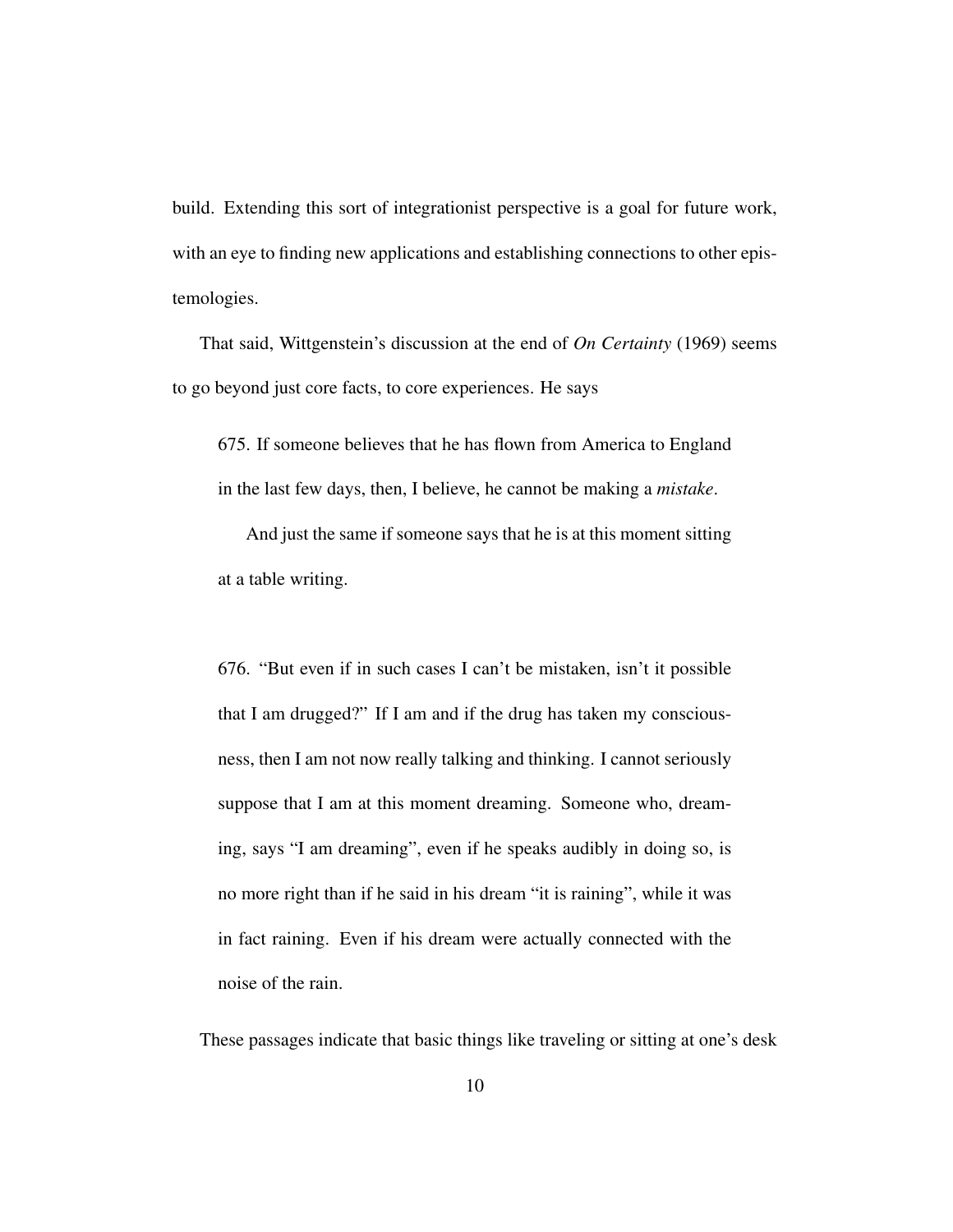or listening to the rain are not the sort of things we can be mistaken about.<sup>[6](#page-10-0)</sup> This perspective makes sense in light of the above support of Moorean facts as these are the *situations* in which Moorean facts take place. We have traveled from place to place and sat at our desk innumerable times, and they are often involved in many other experiences, just like when we are using our hands and names. So, if we include the experiences that surround unmistakable Moorean facts — working at our desks, daily social interactions, moving ourselves around, *et cetera* — then the locus of this epistemology is a small picture of daily life. While still minimal, including these everyday experiences provides this epistemology a much fuller and more rounded set of phenomena from which to draw.

One more justificatory log on Gettier's fire? One of the benefits of this approach is that it is Gettier-resistant. Moorean facts are inherently stand-alone, and do not obviously permit formal logical reflection. "Here is a hand or Brown is in Barcelona" is not a Moorean fact. But even if logical reflection is allowed, say between multiple Moorean facts, the usual Gettier examples would not qualify as such facts: "Jones owns a Ford," or "The person who will get the job has 10 coins in their pocket," are not Moorean facts.

<span id="page-10-0"></span> $6$ This is not to deny that we can do all these things in a dream, but that we can distinguish between being sober and awake while doing them, and then not.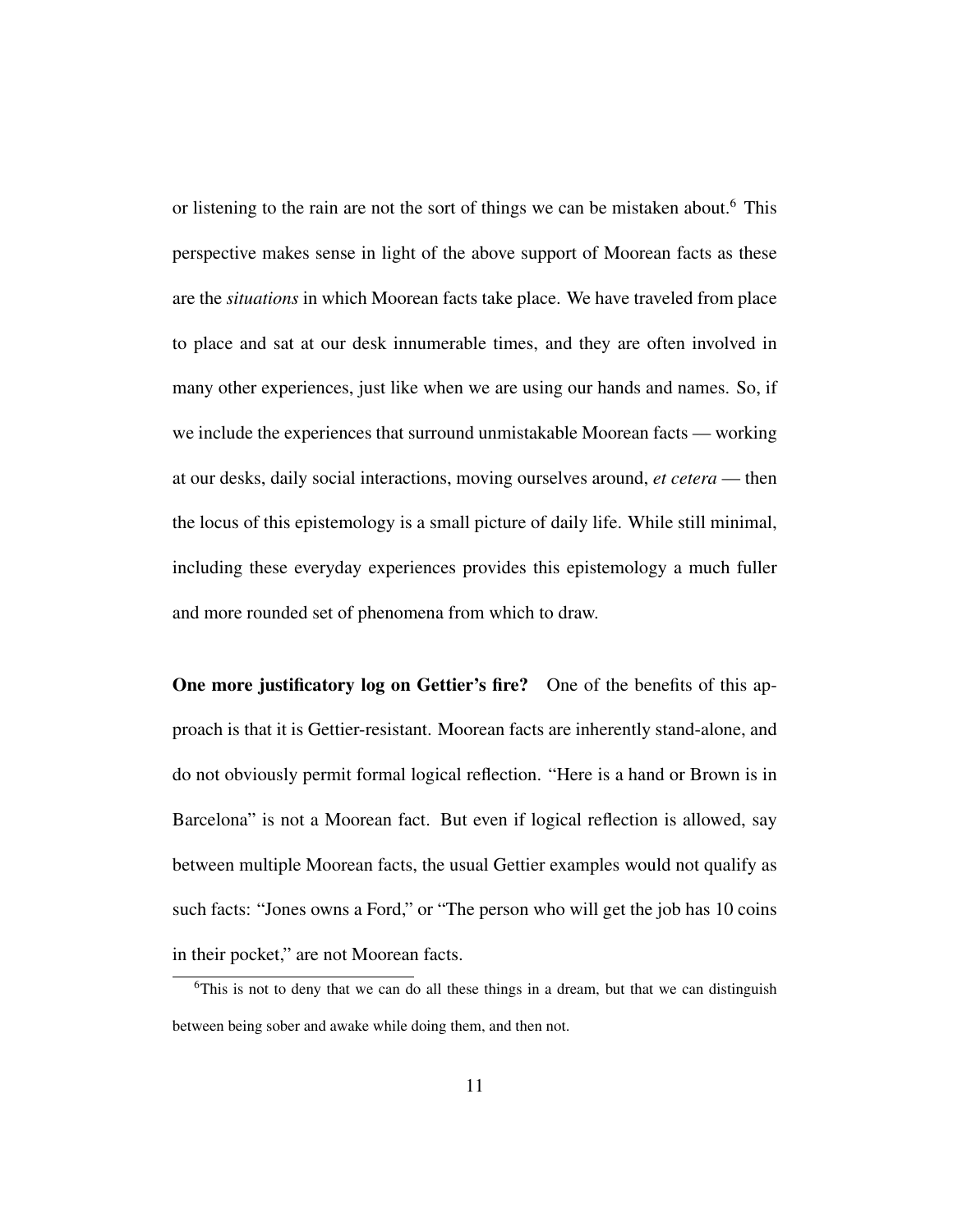A more complicated example might be of a barn-inspector who has spent their whole life inspecting barns, and hence knows what barns look like. Could they be fooled by a barn facade? Of course, but not on closer inspection. The doubt could only exist at a distance, and seeing something off in the distance is clearly something we can be mistaken about. If anything, this, that 'we can mistake things at a distance' is a Moorean fact; a single instance of seeing something off in the distance would never qualify as a candidate for the Epistemic Wager. Granted, this only answers a single objection, and more counter-examples will have to be taken on a case by case basis.

The goal of this paper was to provide an account of core knowledge that could serve as the basis for a wider epistemology. To that end, the Epistemic Wager was given to distinguish instances of core knowledge and the idea of compounded everyday experience used to seek out and understand why this knowledge is core knowledge. While the theory is minimal, common objections can be handled, and a picture of the kind of everyday epistemology that will emerge was described.